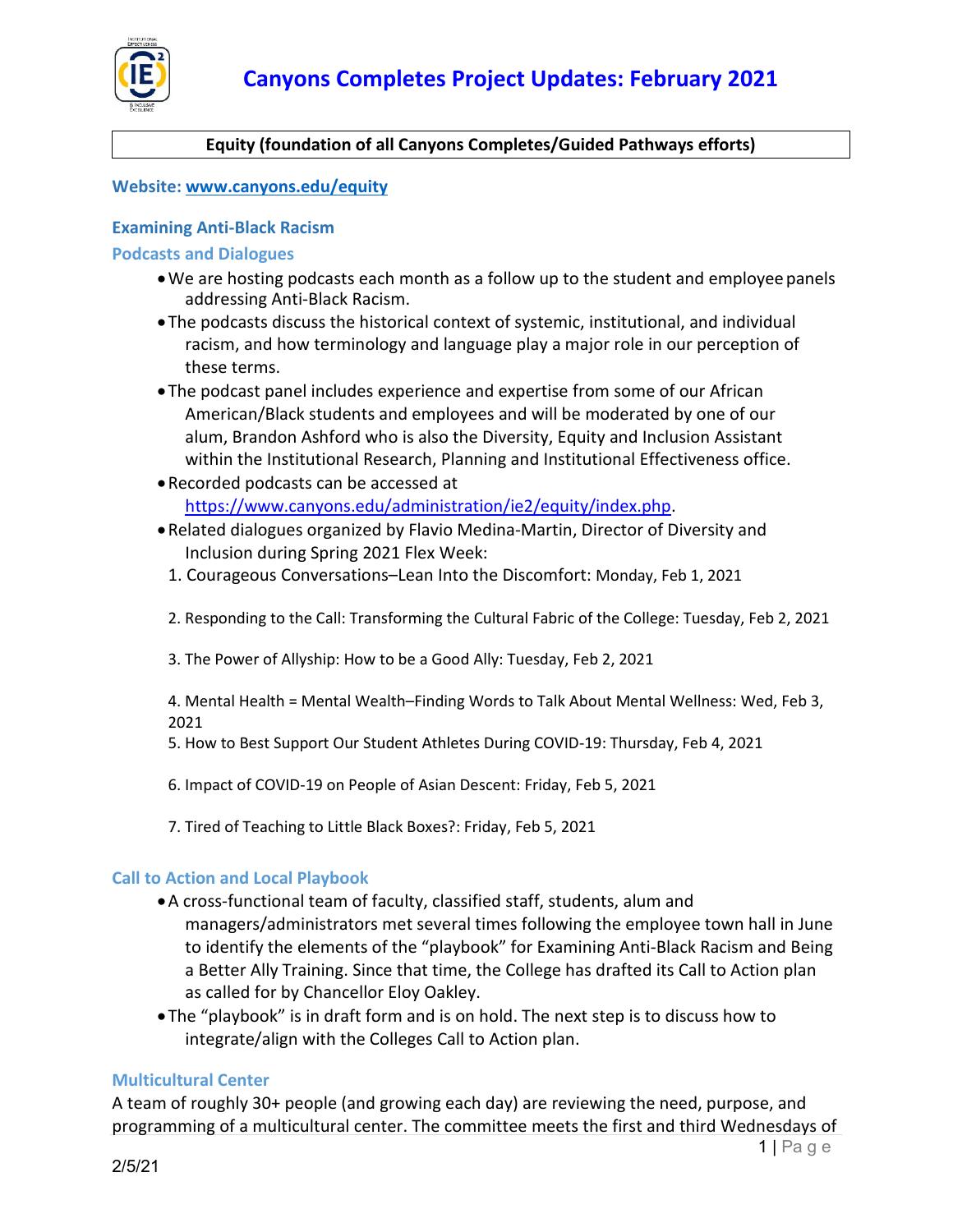

# **Canyons Completes Project Updates: February 2021**

the month from 3-4pm. Please contact Jasmine Ruys, Flavio Medina-Martin, or Pamela Lewis to join.

- •Established Guiding Principles, Vision
- Soft open in September 2020
- First art donation received in December 2020
- First monetary donation came into the foundation in January 2021
- •Visi[t www.canyons.edu/MCC](http://www.canyons.edu/MCC) for all the updates and event information

#### **NCII Leadership for Equity Panel Discussion**

- •Webinar was held on July 22 from noon to 1:30. Discussion by Bill Scroggins from Mt. SAC, and Michael Baston from Rockland Community College.
- •The link to the guides are here: [http://ncii-improve.com/wp](http://ncii-improve.com/wp-content/uploads/2020/06/CAGP-Equity-Guide-1-Final-June-2020-v4.pdf)[content/uploads/2020/06/CAGP-Equity-Guide-1-Final-June-2020](http://ncii-improve.com/wp-content/uploads/2020/06/CAGP-Equity-Guide-1-Final-June-2020-v4.pdf) [v4.pdf](http://ncii-improve.com/wp-content/uploads/2020/06/CAGP-Equity-Guide-1-Final-June-2020-v4.pdf)

**The link to the webinar is here: [http://ncii-improve.com/advancing-equity-through-](http://ncii-improve.com/advancing-equity-through-pathways/) [pathways/](http://ncii-improve.com/advancing-equity-through-pathways/)**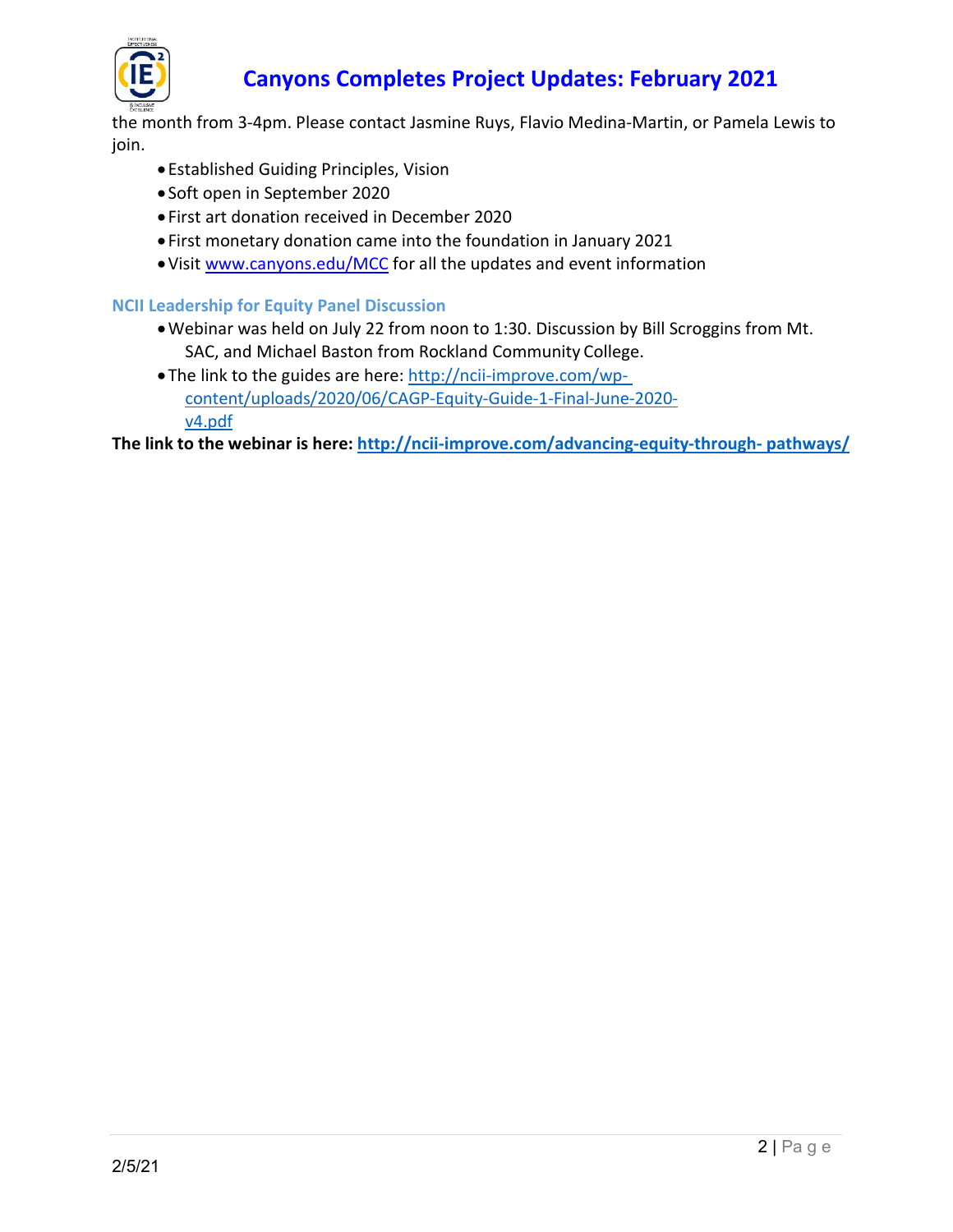

#### **Student Success Team**

- Focused on our African American/Black Students
- •Hired two adjunct counselors, Evita Antwi and Anthony Morris to lead the counseling efforts.
- •The team started outreaching to the students in January 2021.

#### **Alliances/Mentoring Program**

- A FLEX Session on "Alliances: What are they and What do we know?" was held February 2, 2021.
- •Academic Senate approved FLEX for club advisers and Alliance leads staring in Spring 2021. Template drafted, being finalized for documenting hours/mentoring work.
- Information found on the Equity minded Practitioners website:
	- https://www.canyons.edu/administration/ie2/equity/index.php
		- o PIO added Alliances webpage link to A-Z index
- •A2MEND Student Charter application accepted, sent 1 faculty, 1 administrator and 1 student to summer training. Training sent for mentors in September.
	- o A2MEND virtual conference this Spring 2021, Alliance leads are recruiting students
- Launched the mentoring program in partnership with Alliances onCampus.
- Ongoing flex meetings for alliance lead/mentor trainings throughout the semester.
- Following Alliances are active in Spring 2021 African American/Black Alliance, Latinx Alliance, Trans\* Alliance, Gender SexualityAlliance, Autism Social Alliance, STEM Equity Alliance, VALOR-Veterans Alliance organization
	- o Newest Alliance coming online: Indigenous/Native American Student Alliance
	- o First Generation College Students Alliance is no longer active and on hold for now.
- •Alliance leads report that students are grateful for just showing up and not having to organize meetings/activities.
- Student turnout is higher than in-person. Continuing to explore ways to promote/recruit.
- Professional Development Committee reviewed and brought proposal to Academic SenateCopy can be found

here[:https://docs.google.com/document/d/1RxCGa2\\_twxUxyKxKG7KdonVxlR2wlOS\\_](https://owa.canyons.edu/owa/redir.aspx?C=iPYGDqySMNG-qZzpAqNQ_DIfsSjqbDpgSctzDSET1mWKAYyvXl3XCA..&URL=https%3a%2f%2fdocs.google.com%2fdocument%2fd%2f1RxCGa2_twxUxyKxKG7KdonVxlR2wlOS_QUql4teIaGQ%2fedit%3fusp%3dsharing) Q [Uql4teIaGQ/edit?usp=sharing](https://owa.canyons.edu/owa/redir.aspx?C=iPYGDqySMNG-qZzpAqNQ_DIfsSjqbDpgSctzDSET1mWKAYyvXl3XCA..&URL=https%3a%2f%2fdocs.google.com%2fdocument%2fd%2f1RxCGa2_twxUxyKxKG7KdonVxlR2wlOS_QUql4teIaGQ%2fedit%3fusp%3dsharing)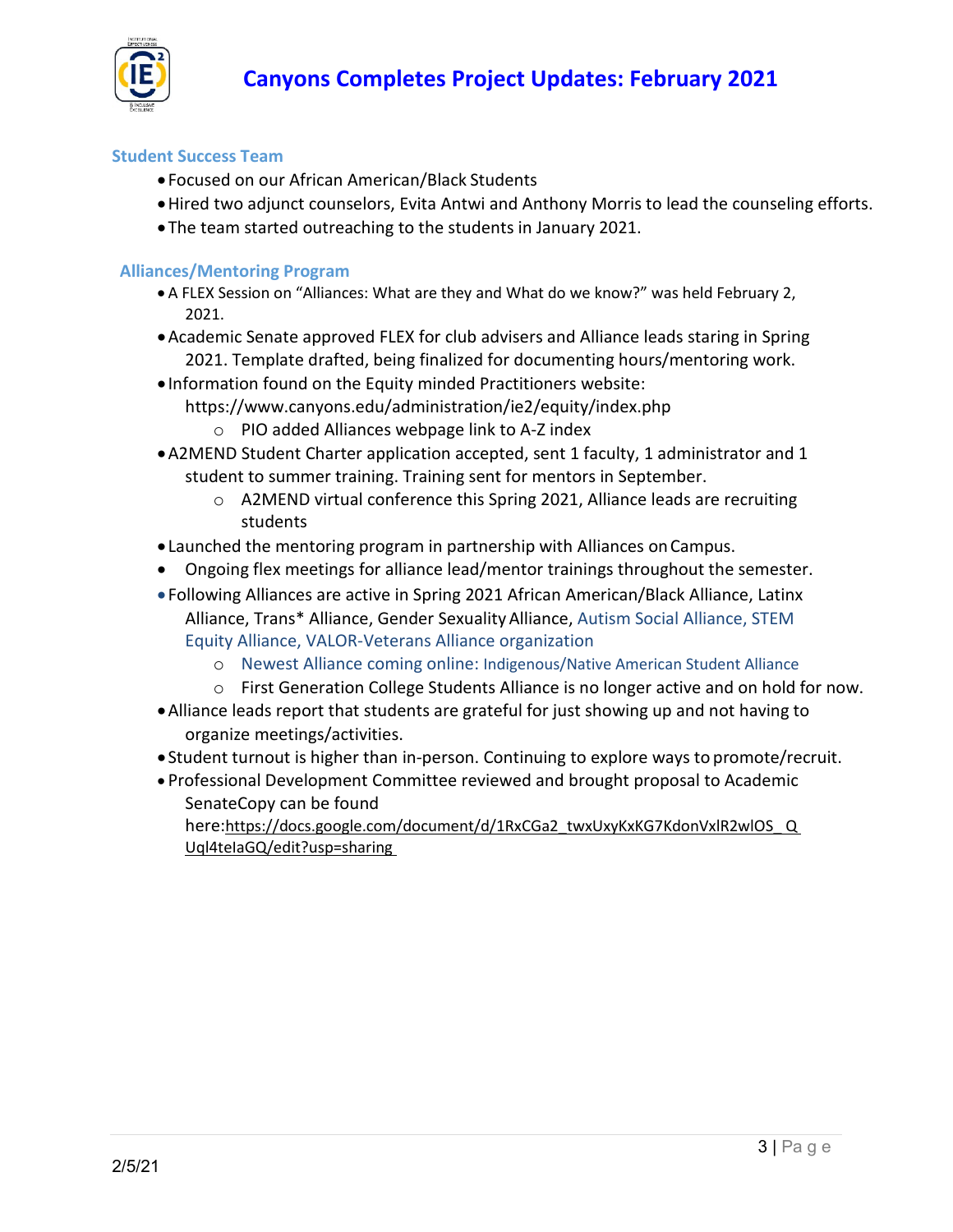

#### **Guided Pathways Priorities**

#### **Faculty Liaisons for 2020/21**

- •Garrett Rieck and Liz Shaker are serving as faculty liaisons through 2021/22.
- •Garrett is serving as the lead wrangler for the California Guided Pathways-2023 project.
- Liz is serving as the lead for the program maps.

#### **California Guided Pathways Fall 2020-Fall 2023**

- •43 colleges participating. 22 continuing from Cohort 1 (including College of the Canyons). 21 new colleges joining as Cohort 2.
- •No fee to participate (fully funded). Travel and accommodation costs for in-person convenings when they resume.
- •COC has a team of 5 members:
	- o Dr. Van Hook (Chancellor)
	- o Team Leads: Garrett Rieck, GP Faculty Liaison; Justin Hunt, Classified Senate President
	- o Team Members: Liz Shaker (GP Faculty Liaison), Paul Wickline (AVP, Instruction)
- •Highlights:
	- o Kick off meeting held September 2020
	- o Monthly event series running virtually from September 2020 thru March 2021 including six "Critical Student Experiences of Guided Pathways" events,
	- o six sets of Office Hours with your NCII Team Lead, and
	- o six Virtual Consultancy / Problem Solving Sessions with all project colleges divided into smaller groups of six colleges. Each college will have one meeting where they can focus on 1-2 problems of practice at their college under an Equity Through Guided Pathways framework and receive feedback from their peer institutions.
	- o In-person convenings (six 2-day convenings for Cohort Two and four 1.5 day convenings for Cohort One) to start as soon in 2021 as safely possible with the pandemic - our hope is still for one event each in late Spring 2021, Fall 2021, Spring 2022, Fall 2022, Spring 2023 and Fall 2023 - but we will adapt as necessary.
	- $\circ$  In-person college site visits starting in Fall 2021 number to be determined.

#### **Program Maps**

- At this time we currently have 68 Program Maps approved
- During the winter, we held 4 Mapping Open Labs where counselors and faculty worked together to create program maps for degree and certificate programs. Open Lab sessions were very productive. We had 15 faculty in attendance representing 14 different programs and 46 new maps were created! The Breakdown includes:
	- *12 Degree Program Maps*
	- *22 Certificates of Achievement*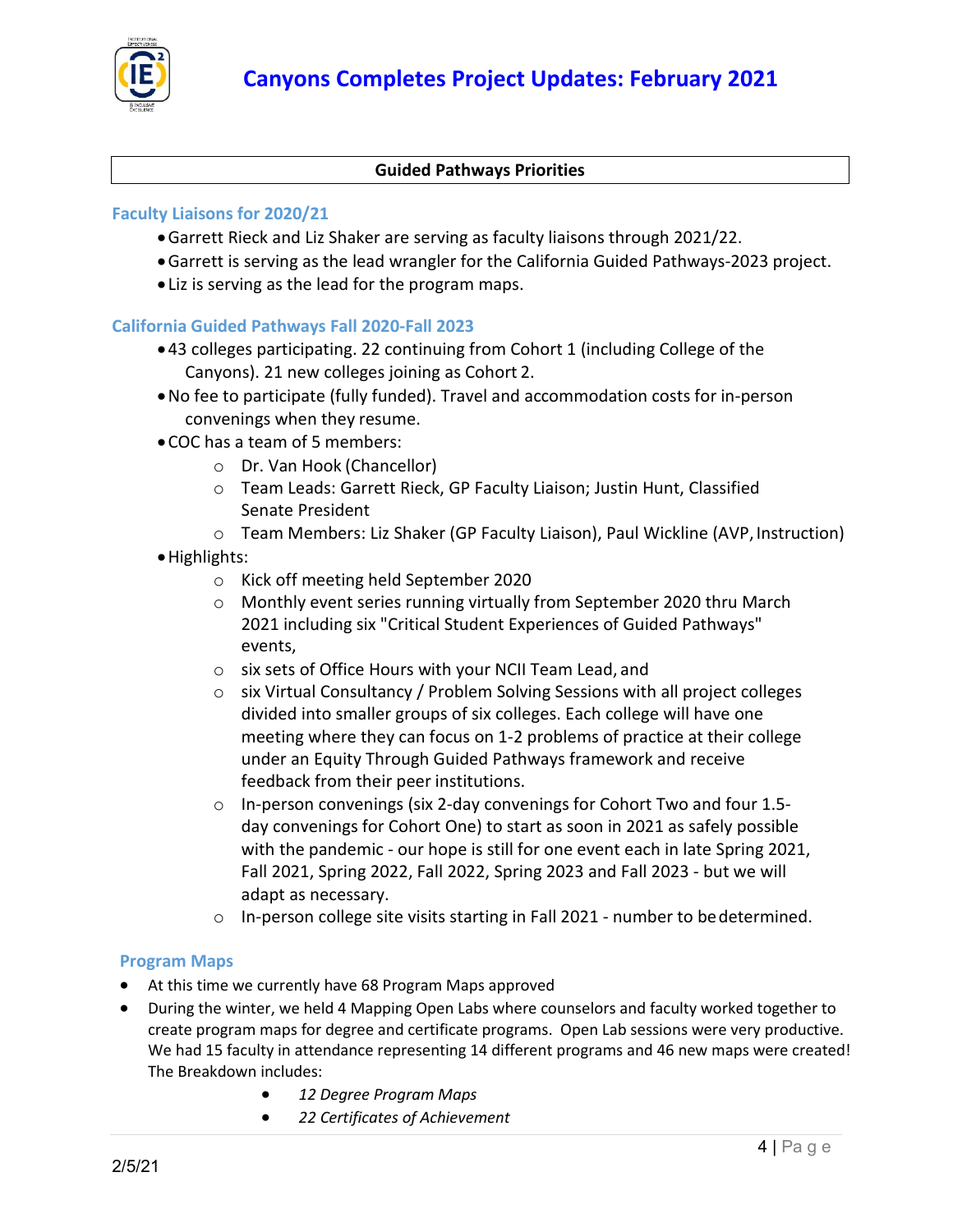

# **Canyons Completes Project Updates: February 2021**

- *10 Certificate of Specialization*
- *2 Non-Credit Certificates*
- This Spring term, we will continue to develop degree and certificate program maps in preparation for the launch of Program Mapper in May.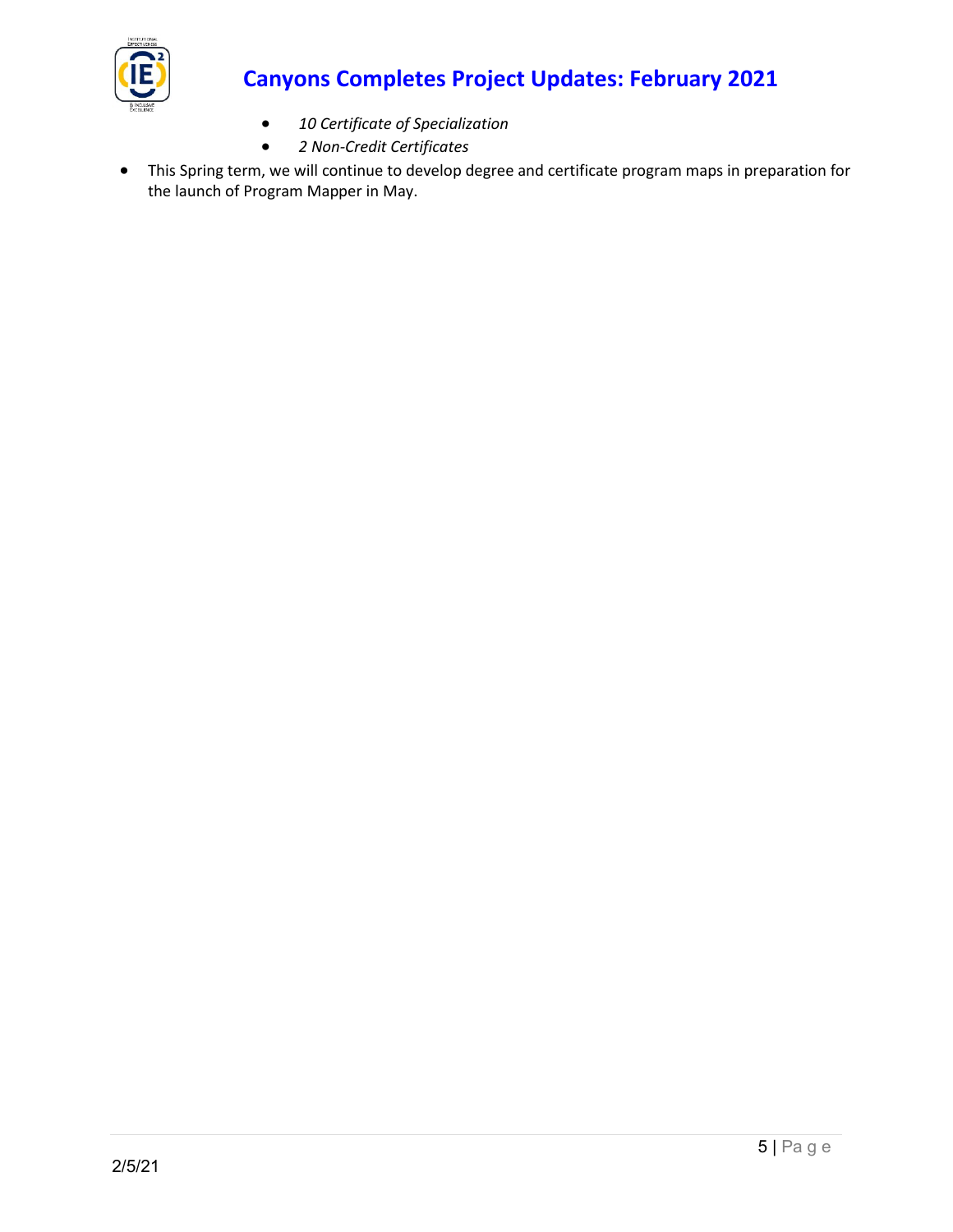

### **Canyons Connects Powered by Starfish**



As of the end of FALL 2020, our implementation of Canyons Connects continues to scale and positively impact our students.

Our faculty used the system and generated 10,831 Tracking Items including….

o 8,483 Kudos

Engage. Connect. Succeed.  $\circ$  1,609 Flags

- 
- Attendance Concern 285
- Low Test Scores 545
- Missing / Late Assignments 779
- o 132 3F Referrals
- o 142 Counseling Referrals<br>
o 178 Tutoring Referrals
- **Tutoring Referrals**
- o 287 English AB705 Referrals to courses in Personal and Professional Learning
- 216 Active Instructors using the Program
- 290 Course Surveys completed
- 6,615 Students assisted via Canyons Connects

We offered a well-attended Professional Development workshop as part of Spring 2021 FLEX week.

*Coming Next (Spring 2021 through Fall 2021)*

- **Integration with CANVAS** within *Canyons Connects*, faculty will be able to see the grades of their students. Counselors will be able to see ALL students grades that are pulled in from Canvas. (SPRING 2021)
- *Student Portal to Canyons Connects*. Students will be able to "raise their hand" to be connected with support services, see their network of support on campus, and access a variety of services from this portal accessed through their single sign-on. (SPRING 2021)
- *Increased referrals and workflows* to connect students to additional support and resources. Financial Aid is coming next! (SPRING 2021)
- *Intervention Inventory* at College of the Canyons and at more than 500 colleges using Starfish. (FALL 2021)
- *Analytics* using data in both the Student Information System and Canvas to help counselors provide support and targeted interventions to students who need them most. (FALL 2021)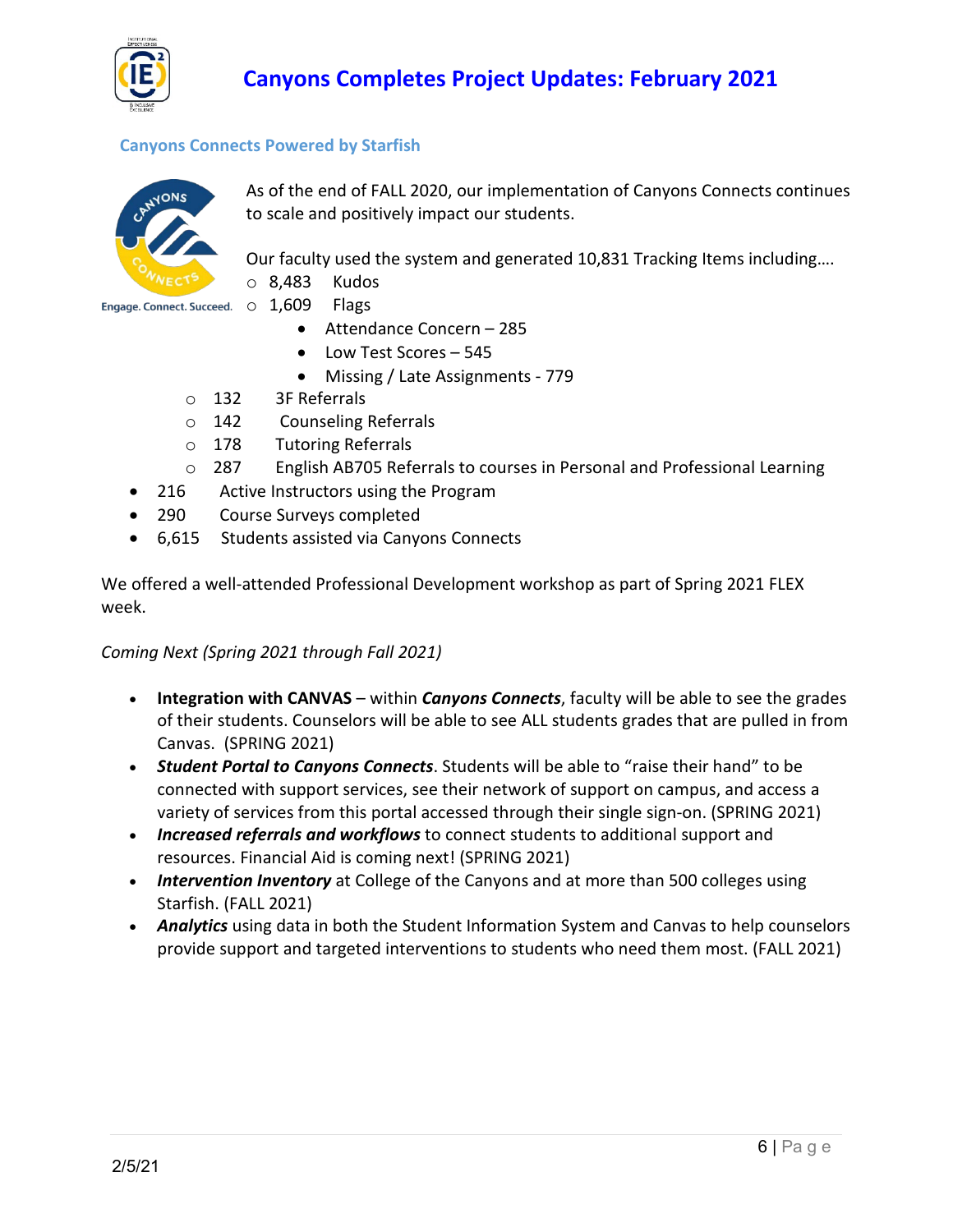

## **Canyons Completes Project Updates: February 2021**